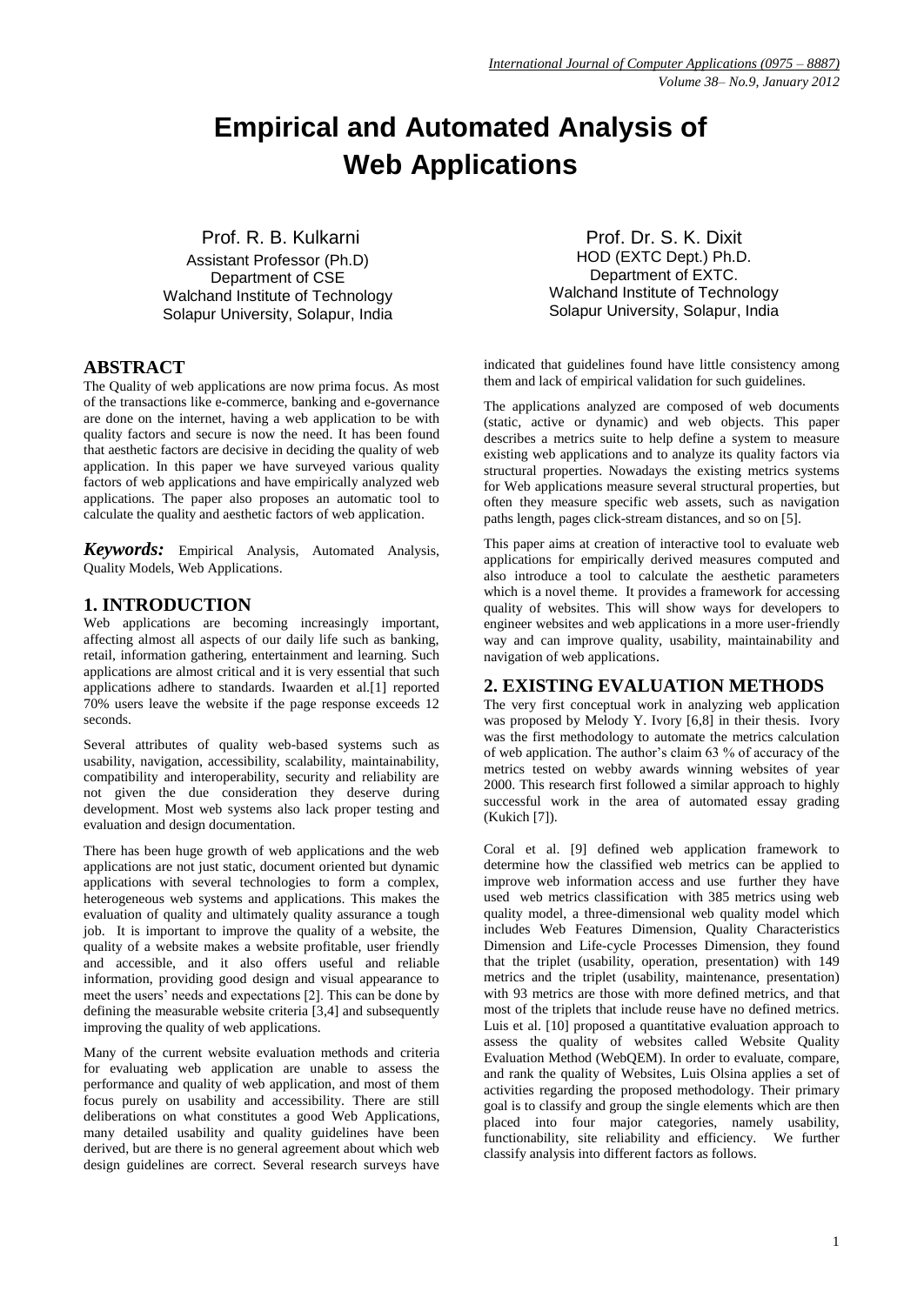# **2.1 Quantitative Analysis Tools**

There are many quantitative methods for evaluating Web sites which focus on statistical analysis of usage patterns in server logs. Traffic based analysis which include page per visitor and time-based analysis which include click paths and page-view durations that provide data which the evaluator must interpret to identify usability problems. This analysis is largely inconclusive. Other techniques compare quantitative Web page measures - such as the number of links or graphics - to thresholds. Log analysis research falls into two categories; papers that relate findings [11],[12] and papers that suggest more efficient and meaningful methods for analyzing logs.

## **2.2 Simulation Tools**

Simulation has also been used for Web site evaluation. For example, WebCriteria's [14] Site Profile (www.webcriteria.com) attempts to mimic a user's information-seeking behavior within an implemented site model. This tool uses an idealized user model that follows an explicit, pre-specified navigation path through the site and estimates several metrics, such as page load and optimal navigation times.Chi, Pirolli, and Pitkow [13,15] have developed a simulation approach for generating a site's navigation paths based on content similarity, server log data, and linking structure. The simulation models users traversing the site from specified start pages, using information scent to make navigation decisions. The above approaches do not account for the impact of various Web page attributes, such as text amount or link layout.

## **2.3 Guideline Review Tools**

There are several tools available. One of the oldest available is Bobby (www.cast.org/bobby/), from the Center for Applied Special Technology [16] for validating Web pages in terms of accessibility by users with disabilities such as color-blindness. A similar analysis technique, the Design Advisor, uses heuristics about the effects of various elements, such as motion, size, images, and color, to determine and superimpose a scanning path on a Web page. The heuristics are based on empirical results from eye-tracking studies of multimedia presentations. They have not been validated for Web pages. There are several tools which can be referred in the contemporary situation. However an API from Google (www.code.google.com/speed/pss) which checks the speed of web application, also tool from Pingdom which checks the response time of web applications.

### **2.4 HTML Best Practice Checkers**

HTML best practices checkers are some of early tools to be produced were automated checklists that validated a Web page against a set of generally accepted HTML `best practices', reporting any non-compliances. There are several tools available like The National Institute of Standards and Technology [17] which offers a free set of utilities under the WebMetrics suite, and a comparable tool is commercially marketed by UsableNet [18] named LIFT. W3C offers HTML validation services for the newer web application. There is constant growth of such services available on the net.

# **3. WEB APPLICATION QUALITY MODELS**

Web technologies and application are becoming important in information system world. The main problem of web development is short span of window due to ever changing world which can result in quality comprise. A good mechanism for controlling quality of web based application is use of web metrics. Due to exponential growth of web there is need for newer metrics that may provide deeper impact on the web as a whole and on individual sites from different perspective. One of the most important motivations for deriving such metrics is improving the quality of web application. Looking at different aspects and research world, we zeroed on ISO 9126 factors and also proposed two new metrics aesthetics and credibility. The site quality (or Quality of Web Applications) could be measured from two perspectives: Programmers, and End-users [19]. The aspects of website quality from programmers focus on the degree of Maintainability, Security, Functionality, etc. Whilst the end-users are interested in Usability, Efficiency, Creditability, Security issues.

Expanding these concepts, the usages of website quality may depend on –

- 1. Task-related factors which have an impact on end users for presentation quality and content.
- Performance-related factors which are related to the efficiency and technologies of web applications, for example response time, transaction output and reliability.
- 3. Development-related factors that are crucial for developers and maintainers of a web application.

So, as per our study process we are defining web quality parameters which can be implemented as a tool to provide a comprehensive results. The need to have comprehensive model leads us to come to conclusion for selecting quality model for assessment of web applications.

# **4. EXISTING WEBSITE QUALITY MODELS**

# **4.1 ISO Quality Model**

In recent years, several experts have worked on different proposals to improve this website quality model, including methodologies [20], quality frameworks [21] estimation models [22],[23] criteria [24], usability guidelines [25], metrics [26],[27] and web evaluation tool [28]. We look at

|                        | Functionality   | Suitability Accuracy,<br>Interoperability,<br>Compliance           |
|------------------------|-----------------|--------------------------------------------------------------------|
|                        | Usability       | Ease of use,<br>comprehensibility,<br>level of<br>communication    |
|                        | Reliability     | Maturity, Fault<br>Tolerance,<br>Recoverability                    |
| Web                    | Efficiency      | Time behavior,<br>Resource behavior                                |
| Application<br>Quality | Maintainability | Analyzability,<br>Changeability,<br>Stability                      |
|                        | Aesthetic       | Layout balance, Color<br>balance, Economy<br>Harmony               |
|                        | Credibility     | Legality, Privacy,<br>Security,<br>Transparency                    |
|                        | Portability     | Adaptability,<br>Installability,<br>Conformance,<br>Replaceability |

**Figure 1 : Characteristics and sub characteristics of the ISO 9126 quality model with two additional characteristics**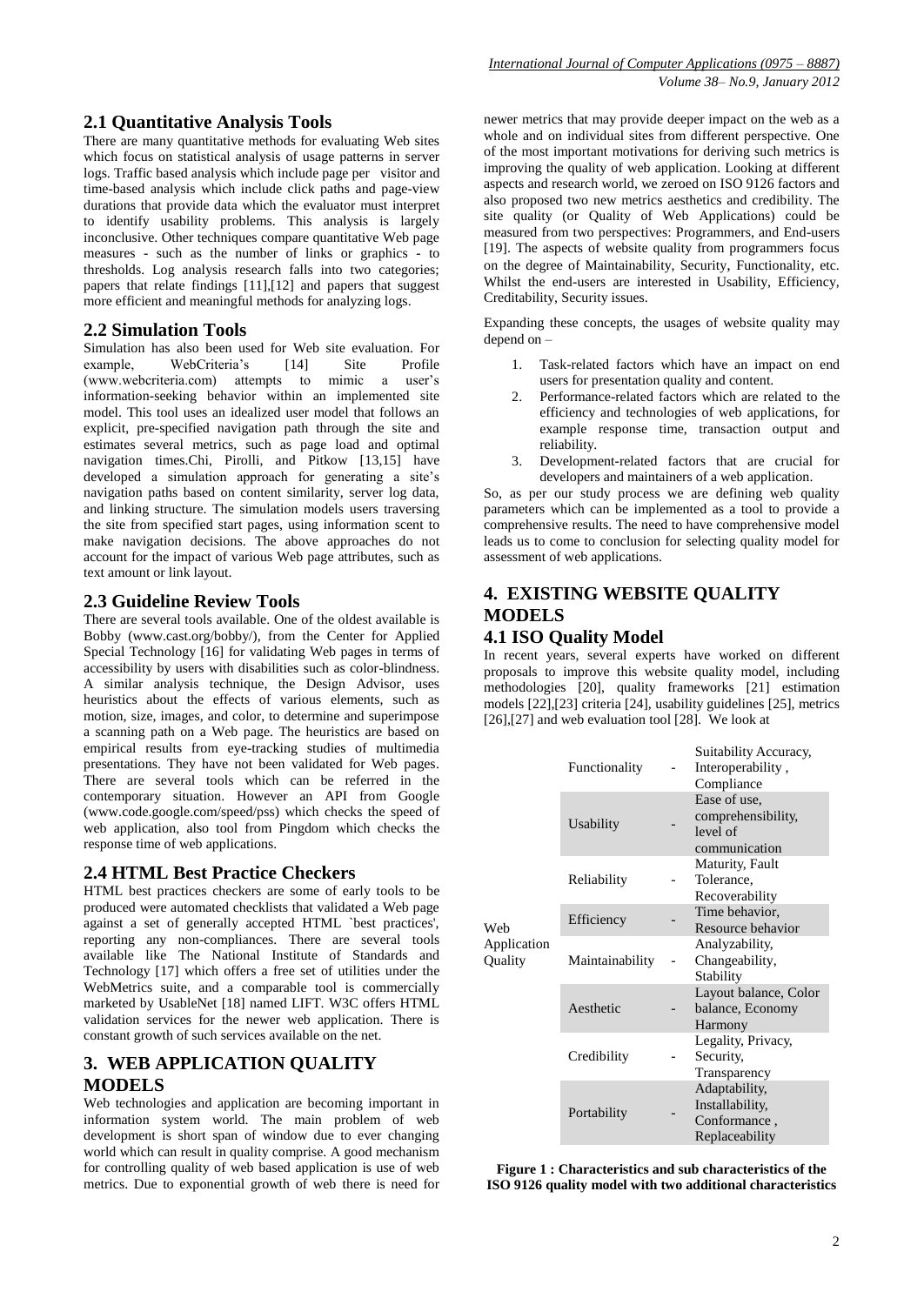Several qualities have been proposed in the literature, each with their own set of characteristics and sub-characteristics. However, most of those characteristics is good exception is [29] are not geared to automatic collection and classification. On the other hand, software engineering has a widely adopted quality model, the ISO/IEC 9126 [30], and several researchers in web engineering have adopted it as a basis for their quality models. We will do likewise, by keeping the existing top characteristics.

The quality model is based on the ISO 9126 standard [31]. The model is represented by hierarchical three-level tree structure and consists of six top-level characteristics from the ISO model: functionality, usability, reliability, efficiency, maintainability and portability. The characteristics of functionality, usability, reliability and efficiency have the most impact on users' perception of the quality, while maintainability and portability are mostly visible from the administrators' perspective.

There is need to study quality aspects (quality model) which will be the leading factor in achieving website success and will apply to the majority of current live websites. From previous research, the quality website is developed from quality of software. Gerald Weinberg [32] defined that the quality of software as inherently subjective and different people who will experience different quality even in the same software. It can also apply in a website which means measuring user satisfaction is more important than anything. A web application is just like software (i.e. it applies to some entity, or some prototype, or its information architecture) defined in terms of a system of attributes, e.g. readability or coupling. Finally an assessment of the attributes that is a certain product possesses.

These aspects taken together are called the Quality Model [33].Generally the website quality is prone to subjective interpretations unless it is quantified by a web quality model. A web quality model needs to define website quality requirements which are identified by a set of measurable attributes and meet the users' expectations. In other words, to evaluate the quality of website, the appropriate metrics have to be defined. Nevertheless the quality assurance process became the challenges for the new discipline of website application. There were a number of experts or organizations who researched on different proposals to improve website quality, including quality frameworks, criteria, evaluation methodologies, approaches and metrics. In fact, since the website quality process became a particularly valuable topic which is ongoing and commercially researched, especially in website quality metrics. A set of metrics has been proposed for quantifying website quality attributes since the 1990s [34], [35]. As quality of website is an important aspect and has valuable background. But the big question of quality of websites is still being poor and is cause of dissatisfaction in user is major drawbacks and needs to be study [36], [37].

To address quality aspects two more metrics aesthetics and credibility have been added to identify the web application into good or bad. Research carried out by Stanford university [38] shows the design and looks are most important aspect with 46.1 %, then the structure carries 28.5 % and information focused 25.1 %. Aesthetics parameters have been using segmentation algorithm. It is the first of its kind as the earlier aesthetics parameters were drawn on empirical studies and not as practical software. Segmentation algorithm is used to draw various factors of aesthetics.

 **Functionality** is the capability of the Web site to provide functions and properties which meet stated and implied needs when the site is used under specified conditions.

- **Usability** is the capability of the Web site to be understood, learned and liked by the user, when used under specified conditions.
- **Reliability** is the capability of the site to maintain a specified level of performance when used under specified conditions. The sub characteristics are availability, fault tolerance and security.
- **Efficiency** is the capability of the site to provide appropriate performance, relative to the amount of resources used, under stated conditions.
- **Maintainability** is the capability of the site to be modified. Modifications may include corrections, improvements or adaptation of the site to changes in environment, and in requirements and functional specifications. Sub characteristics are analyzability and changeability.
- **Portability** is the capability of the site to be transferred from one environment to another. This characteristic is further decomposed into sub characteristics adaptability, installability and coexistence.
- **Aesthetic** is the broader concept of user experience which includes usability, beauty and overall quality and hedonic. The aesthetics of web page design is a crucial but until recently, somewhat neglected area of empirical investigation. The visual impact of a web page can have a significant influence on user experience and has important implications for effective communication.
- **Credibility** is a factor to check the trust worthiness of web application. It also checks for evidence of quality control, known or respective authority, organizational support and authoritative source. The source that supplies some good evidence that allows you to trust it.

# **5. EMPIRICAL ANALYSIS OF WEB SYSTEMS AND APPLICATIONS**

Empirical analysis is used to analyze web applications. There are different methods and techniques to test web application's quality. These methods and techniques can be divided into evaluation with user participation including web surveys, focus groups, thinking aloud etc. and evaluation without user. Without users include identifying quality problems by checking a set of broad quality guidelines, expert based methods, guideline checking and automated tools. Both methods for checking quality of web application are used. A questionnaire is administered through the web. This method allows us to test quality of web application in a systematic way with help of actual users. The factors gained from applying this method were tested by reapplying the same method to verify their validity. The main motivation behind the study is to promote web quality and try to strike a balance of quality factors and aesthetic and credibility factors. The main advantage of this method is that a quality questionnaire gives you feedback from the user's perception. This method is easy to administrate enables the experimenter. It is valuable for summative evaluation and comparatively easy to analyze.

# **5.1 Evaluating the web interface**

This section discusses a study conducted to determine to know various aspects of web applications that affect or the user is concerned so that it would be possible to find out whether the site is good or bad. The metrics chosen are based on different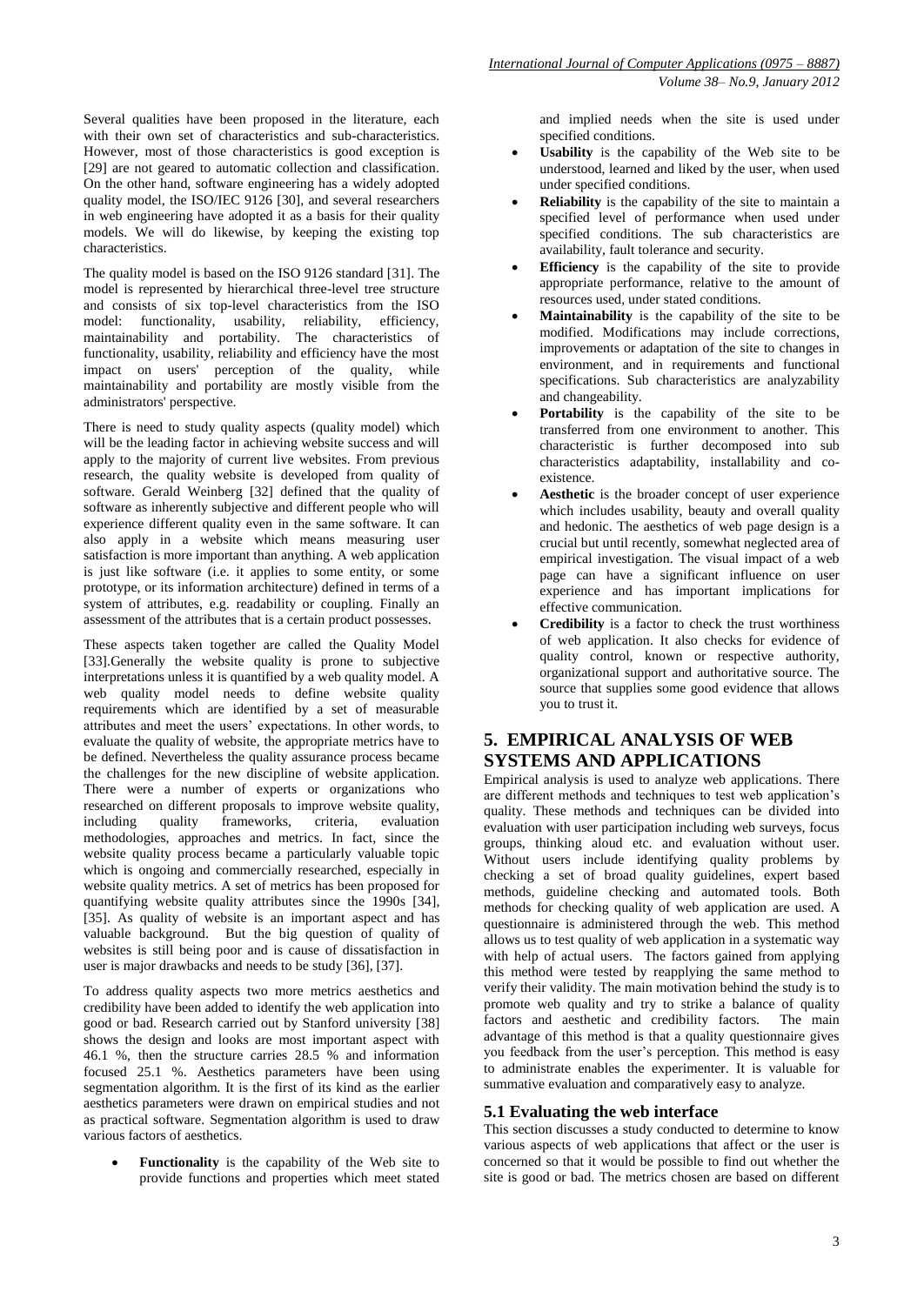research papers and given for analysis. The study also demonstrates that such exercises do help in knowing the situation.

## **5.2 Study Design**

The study was conducted in two years phases with final year graduate students of Computer Science and Engineering for the year 2010 and 2011. Approx. 78 participants took part in the analysis where they completed two questionnaires pertaining to 1200 web applications.

## **5.3 Study Site**

The study site was not fixed and varied to the department's research laboratory or student's own machines. The site crawler tool written by us and tool Wget was used to download the pages.

## **5.4 Participants**

Study participants were final year undergraduate students of Walchand Institute of Technology, an engineering college at Solapur. Students had an exposure on the web application and HCI course in the first term. In the first stage of data collection, A questionnaire consisting of 70 questions was given to students enrolled for the study. All of the students in the sample were 18 to 20 years age and approximately 56 % of males and 44 % females. The goal was to examine quality, aesthetics and credibility factors of web applications. Before completing the questionnaire the users were instructed on how to navigate web application and these factors were explained to them. To verify and validate the data we use same web applications for two years and new database for each year was given. Surprisingly the results of the two years do not show much difference except the parameters in security, visual and aesthetic parameters have increased. There has been also not much change in social networking factors.

| Sr. | Parameters                       | 2010   | 2011     |
|-----|----------------------------------|--------|----------|
| No. |                                  | Factor | Factor 1 |
|     |                                  |        |          |
| 1   | Is the website aesthetically     | 5.21   | 5.67     |
|     | pleasing?                        |        |          |
| 2   | Does it create meaningful visual | 4.42   | 4.56     |
|     | interest?                        |        |          |
| 3   | Is it visually suitable for its  | 4.49   | 5.30     |
|     | purpose?                         |        |          |
| 4   | Is the color choice appropriate? | 4.13   | 4.50     |
| 5   | Is the website designed to       | 3.92   | 4.01     |
|     | appeal?                          |        |          |
| 6   | Does the website use consistent  | 4.33   | 4.45     |
|     | elements and<br>appropriate      |        |          |
|     | graphics and images?             |        |          |

#### **Table 1 : Preliminary Results of analysis of design of web application**

It is evident from Table 1 that about the design aspects of web applications of Indian origin. The survey marks aesthetics parameters and visually suitable parameters to be somewhat equal. The color choice and design to appeal factors having ranking less than 5. The color choice in Indian web application have been found myriad with color orange being very popular among the web applications.

| Sr. | Parameters                       | 2010   | 2011     |
|-----|----------------------------------|--------|----------|
| No. |                                  | Factor | Factor 1 |
|     |                                  |        |          |
|     | Does the website make use of     | 4.59   | 5.51     |
|     | "white space"?                   |        |          |
| 2   | Are the size and style of fonts  | 4.35   | 4.80     |
|     | appropriate?                     |        |          |
| 3   | General layout of the page and   | 3.93   | 3.98     |
|     | alignment use visual design      |        |          |
|     | techniques to appear uncluttered |        |          |

## **Table 2 : Preliminary results of analysis of typography of web application**

It is evident from Table 2 that typography or fonts used on sites not very contemporary. There is no experimentation of fonts or calligraphy on web application mostly Arial, San-serif are perceived fonts used.

| Sr.            | Parameters                        | 2010     | 2011     |
|----------------|-----------------------------------|----------|----------|
| No.            |                                   | Factor 1 | Factor 1 |
| 1              | Is the current written in clear   | 4.51     | 5.13     |
|                | and simple terms                  |          |          |
| $\overline{c}$ | Is the amount of content on       | 3.47     | 3.83     |
|                | each page appropriate? This       |          |          |
|                | means the content not being too   |          |          |
|                | wordy                             |          |          |
| 3              | Is the language and tone of the   | 4.52     | 5.03     |
|                | working natural and familiar to   |          |          |
|                | the website's target market?      |          |          |
| $\overline{4}$ | Is the content informative?       | 5.11     | 5.57     |
| 5              | Are keywords and key phrases      | 3.97     | 4.03     |
|                | used in a<br>balanced<br>way      |          |          |
|                | throughout the content?           |          |          |
| 6              | there limited<br>of<br>Is.<br>use | 4.92     | 4.98     |
|                | unnecessary jargon<br>and         |          |          |
|                | acronyms?                         |          |          |
| 7              | Are appropriate policies          | 5.53     | 6.12     |
|                | included<br>e.g. customer         |          |          |
|                | satisfaction guarantee, returns,  |          |          |
|                | security, privacy and copyright   |          |          |
|                | easy to understand?               |          |          |

**Table 3 : Preliminary results of analysis of content of web application**

It is evident that from table 3 that informative content on web application is better than other factors like clarity and language and there is control on limited use of jargons in the web application.

| Sr.            | Parameters                                                                                                | 2010     | 2011     |
|----------------|-----------------------------------------------------------------------------------------------------------|----------|----------|
| No.            |                                                                                                           | Factor 1 | Factor 1 |
| 1              | Is the content structured to find<br>information easily?                                                  | 5.14     | 5.60     |
| $\mathfrak{D}$ | the<br>content<br>mark-up<br>Is —<br>appropriately?                                                       | 4.93     | 5.14     |
| 3              | Are headings obvious<br>and<br>descriptive?                                                               | 4.31     | 4.74     |
| 4              | Does the website have clear,<br>predictable navigation<br>with<br>uncomplicated structure?                | 5.13     | 5.55     |
| 5              | Are internal links managed<br>well? Is there is site map or<br>search facilities<br>where<br>appropriate? | 5.84     | 5.91     |
| 6              | Are menu groupings logical and<br>easy to follow?                                                         | 6.32     | 6.56     |

**Table 4 : Preliminary results of analysis of Information Architecture of web application**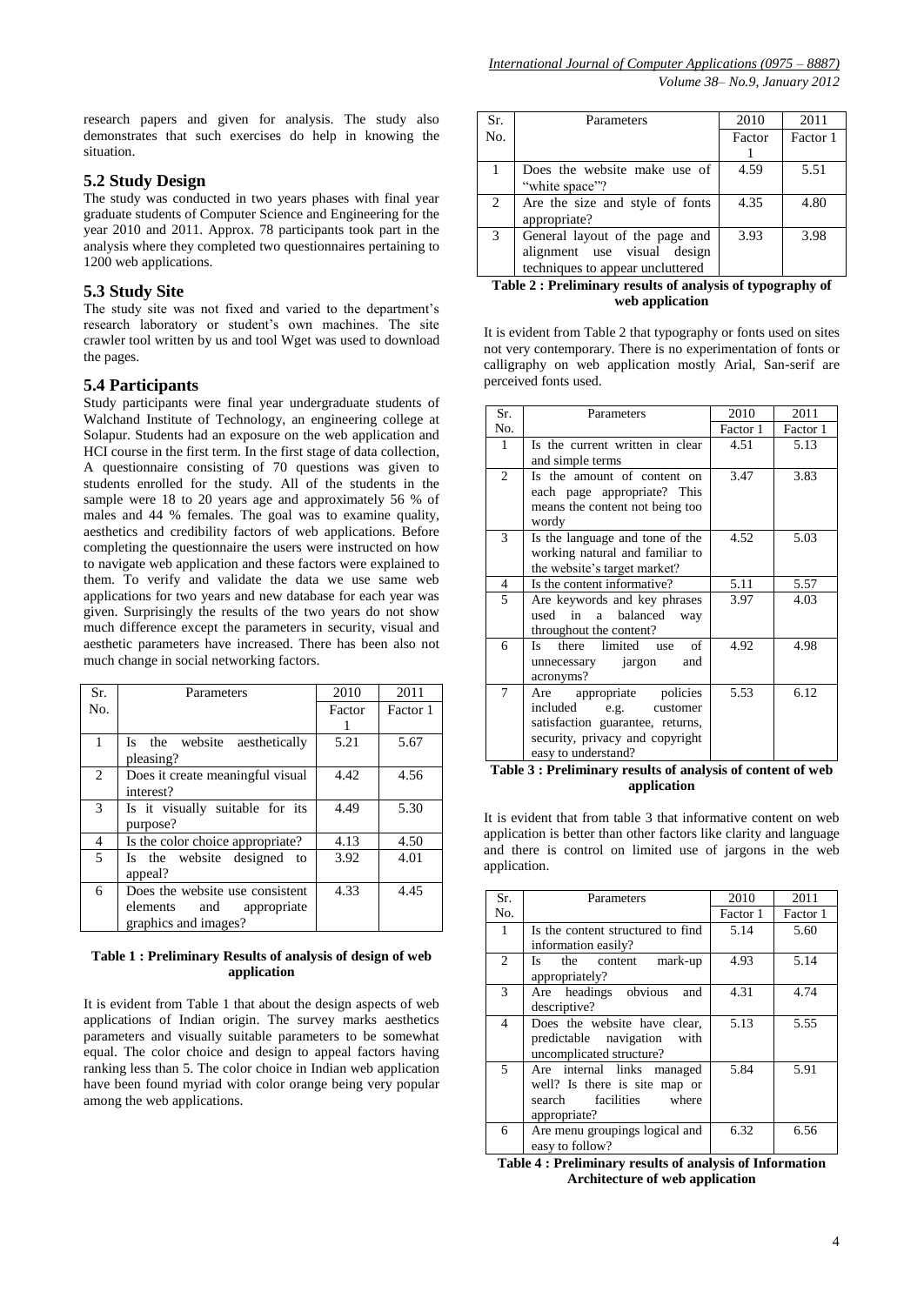It if evident that from table 4 architecture of web application shows that content markup is appropriate to some extent while navigation is also Ok but not up to the mark.

| Sr. | Parameters                                  | 2010     | 2011     |
|-----|---------------------------------------------|----------|----------|
| No. |                                             | Factor 1 | Factor 1 |
|     | Ratings (0 to 10) $[0 -$ least, 10-highest] |          |          |
|     | Aesthetics                                  | 5.94     | 6.01     |
|     | Efficiency                                  | 4.51     | 4.93     |
|     | Portability                                 | 3.85     | 4.23     |
|     | Functionality                               | 5.31     | 5.56     |
|     | Usability                                   | 5.54     | 5.69     |
|     | Performance                                 | 4.93     | 5.12     |
|     | Security                                    | 4.32     | 4.95     |
|     | Reliability                                 | 4.96     | 5.12     |
|     | Maintainability                             | 3.93     | 4.11     |

#### **Table 5 : Preliminary results of analysis of Quality Parameters of web application**

The survey results of web application as per table 5 indicate the overall quality factors of web application under study. It shows usability ranking high where as maintainability on lower criteria.

| Parameters                 | 2010     | 2011     |
|----------------------------|----------|----------|
|                            | Factor 1 | Factor 1 |
| Check for presence $(Y/N)$ |          |          |
| Site map                   | 5.38     | 5.76     |
| Search tools               | 5.14     | 5.74     |
| Contact us                 | 6.32     | 6.73     |
| <b>FAO</b>                 | 3.94     | 4.30     |
| About us                   | 4.74     | 4.93     |
| Date of updates            | 3.51     | 3.72     |
| General layout             | 5.93     | 5.97     |
| Information conveyed       | 4.61     | 4.75     |
| Content                    | 4.91     | 5.10     |
| Look, feel, aesthetic      | 5.31     | 5.72     |
|                            |          |          |

**Table 6 : Preliminary results of analysis of essential web metrics of web application**

The survey was concentrated to find the essential parameters which are there on web application. However the web applications have poor identity about different web factors required to be on web application. The site map and contact us scores higher than any other parameters.

| Sr.            | Parameters                                              | Yes %    | Yes %    |  |  |  |
|----------------|---------------------------------------------------------|----------|----------|--|--|--|
| No.            |                                                         | Factor 1 | Factor 1 |  |  |  |
| 1              | RSS feeds                                               | 4.42     | 3.59     |  |  |  |
| $\overline{c}$ | Twitter                                                 | 2.75     | 3.35     |  |  |  |
| 3              | <b>Blog</b>                                             | 2.98     | 3.66     |  |  |  |
| $\overline{4}$ | facebook                                                | 3.92     | 5.52     |  |  |  |
| 5              | Social networking site                                  | 2.99     | 3.80     |  |  |  |
| 6              | Videos, photos                                          | 6.41     | 6.32     |  |  |  |
| 7              | Podcast                                                 | 1.16     | 2.53     |  |  |  |
| 8              | Widgets                                                 | 2.14     | 3.93     |  |  |  |
| 9              | Poll                                                    | 3.52     | 1.42     |  |  |  |
| 10             | Technorati                                              | 0.83     | 0.89     |  |  |  |
| 11             | Delicious                                               | 1.13     | 1.62     |  |  |  |
| 12             | Stumble upon                                            | 0.94     | 0.97     |  |  |  |
| 13             | Mixx                                                    | 1.33     | 1.59     |  |  |  |
|                | hle 7 • Preliminary results of social networking and we |          |          |  |  |  |

**Table 7 : Preliminary results of social networking and web 2.0 of web application**

Social networking fairs with not many web applications having web 2.0 or social networking features on web application. There is very slow usage or many web applications not upgraded their web applications to social networking factor.

The usage of videos and photos is more and lot of web applications are hosting flash where as migration from old legacy web application to flash based web application the major change is only a flash module which is added to web application, where as old web application is retained as it is.

The credibility survey was done with view to find credibility of web application and to find out how reliable web applications are. The survey indicates majority of web applications have authentication and contact us details which gives presumption that the site owners are accessible and can be reached out. There are several other factors to check credibility of web applications. We however have restricted to the contact details only.

After having considered the empirical analysis of web applications we needed to authenticate the work and to look at web applications at different perspective and to generate accurate results we took up the work of automated analysis of web applications. The next section deals with the development of analysis framework, metric evaluation and a tool which automatically calculates the quality factors based on ISO 9126 and other web quality factors which include few of essential factors to make a web application having quality factors checked. We also have automated tools to find aesthetic and credibility factors which is novel.

## **6. AUTOMATED ANALYSIS**

An automatic evaluation method is one where software is used to evaluate a web application. The tool plays a major role to evaluate web application for quality. It helps to find certain types of design anomalies, page loading, missing links, use of jargon, accessibility problems. Several automated tools have been developed few are commercial and open source as well. EvalAccess 2.0 [1], Cynthia Says Portal [2], Truwex website QA tool [3] and few others.

A quality framework has been proposed which automatically calculates the factors defined in ISO 9126 quality factor parameters and other quality factors which include the different web metrics which are not part of quality factors but are essential factors for validation of web application to be of quality. The tool also has been used to compute aesthetic and credibility factors automatically by parsing the web application under study. The metric computation toll designed is a used to sum up all these valuations to generate the results. The results indicate whether the web application is good or bad.



Metric Computation

**Figure 2. Metrics Computation Tool**

In this approach, there are three different processes carried out which calculates the values generated each level and final score leads to quality factor of web application. The described Web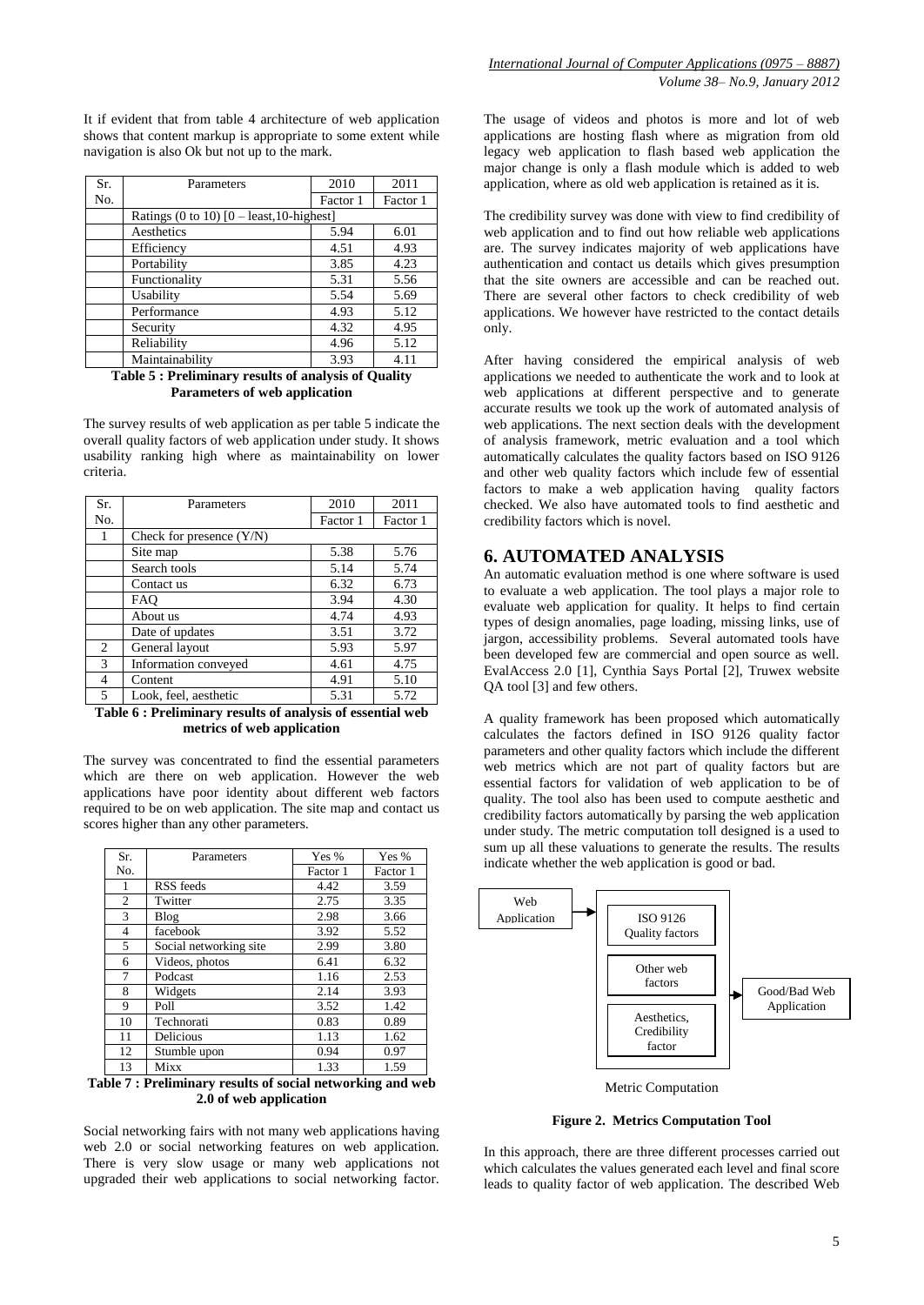site quality model follows the principles stated in the ISO 9126 standard. The evaluation process distinguishes four stages: definition of quality requirements, definition of metrics, evaluation planning and preparation and evaluation execution. This process can be applied during any phase of the Web site lifecycle.

#### **Methodology**

The Metrics tool computes more than 50 page and site level metrics. The parsing tool generates a report of the web application which is under consideration. The Parser used is based on Jericho Html parser to the component for assessing the quality of web design gives detailed information of the site structure and the various factors which are taken as a reference of quality aspects of ISO 9126. The study reported preliminary collection of 100 web applications. Each page corresponds to a site that has been highly rated by experts or has no rating. We derived the expertise rating from PC Magazine, Top Hundred and Webby awards. For each page we computed metrics having to do with layout, page composition, structure, size, links and colors.

Web Application Evaluation Framework

The description of the framework on the basis of the categories and dimensions of the quality factors is given in the following table. It also shows the relevancy of each category to the phases and sub-phases of a quality framework. The proposed attributes help to evaluate each phase.

It is necessary to effectively classify the quality characteristics in WEF that should be compatible to different domains of web applications. It is very important because the main aim of the study is to evaluate web applications automatically with WebAna tool regardless of domain types and language of design. There are more than 40 measurable quality metrics and web metrics added to calculate strength of web applications to differentiate the web applications into good or bad.

## **7. CASE STUDY**

We have taken case study of one of the axis bank (www.axisbank.com) for evaluation purpose; it is the official leading Private Sector Bank in India. The site was chosen randomly for the evaluation purpose. Tool has been run for quality factors, other web factors and aesthetics to generate several reports about the web application.



**Figure 3 : Screenshot of web application [www.axisbank.com](http://www.axisbank.com/) under study**

In this approach, three different processes are carried out which calculates the values generated each level and final score leads to quality factor of web application. The described Web site quality model follows the principles stated in the ISO 9126 standard. The evaluation process distinguishes four stages: definition of quality requirements, definition of metrics, evaluation planning and preparation and evaluation execution. This process can be applied during any phase of the Web site lifecycle.

The screen shown below is of calculation of several quality factors of web application. The factors are taken from different sources and are as per ISO 9126 quality, characteristics and sub-characteristics. The tool calculates the value assigned to each factor and gives total of quality factors applied to it.

The second screen generates output of the marks generated for factors other than factors already computed. The factors are added as a sum along with quality factors and aesthetics factors go generate a count which gives enough evidence to prove whether site is good or bad. Subsequently it generates graph along with ISO 9126 quality factors.

| Metrics     | Quality<br>Character<br>-istics | Other<br>web<br>factor | Aestheti<br>c factors | Credibilit<br>$\mathbf{v}$ | Final<br>Scor<br>e |
|-------------|---------------------------------|------------------------|-----------------------|----------------------------|--------------------|
|             | 50 %                            | 30 %                   |                       | 20 %                       |                    |
| axisbank.co | 28.00                           | 16.80                  |                       | 11.2                       | 56                 |
| m           |                                 |                        |                       |                            |                    |

#### **Table 8 : Results of web application axisbank.com calculated by automated analysis**

#### **Overall Evaluation**

The tool has been tested for automated analysis of quality factors, other web factors and aesthetic and credibility factors and generated output is given below. The results above 40 count are considered as good sites where as count 25 and below are considered to be bad web application. The empirical analysis results and automated results match. There is a small incremental difference in the result which can be ignored. With this experimentation we tend to prove that our empirical and automated results give correct perspective of web application and show whether the web application is good or bad.

According to the formulae which has been mentioned the total characteristics are calculated.

| Web Application   | <b>Quality</b> | Other   | Aesthetic | Credibility  | Final  |
|-------------------|----------------|---------|-----------|--------------|--------|
|                   | Character-     | web     | factors   |              | Score  |
|                   | istics         | factors |           |              |        |
|                   | 50 %           | 30 %    |           | 20 %         |        |
| bharatstudent.com | 24             | 14.4    | 9.6       |              | 48     |
|                   |                |         |           |              | (Good) |
| gati.com          | 20             | 12      |           | 8            | 40     |
|                   |                |         |           |              | (Good) |
| iitb.ac.in        | 22.5           | 13.5    |           | $\mathbf{Q}$ | 45     |
|                   |                |         |           |              | (Good) |
| iimahd.ernet.in   | 24             | 14.4    | 9.6       |              | 48     |
|                   |                |         |           |              |        |
| isb.edu           | 22             | 13.6    | 6.4       |              | 42     |
|                   |                |         |           |              | (Good) |
| balajiwafers.com  | 12.5           | 7.5     |           | 5            | 25     |
|                   |                |         |           |              | (Bad)  |
| zpsolapur.gov.in  | 7.9            | 4.74    |           | 3.16         | 15.8   |
|                   |                |         |           |              | (Bad)  |
| msbhsc.ac.in      | 11.5           | 6.9     | 4.6       |              | 23     |
|                   |                |         |           |              | (Bad)  |
| nss.nic.in        | 11.5           | 6.9     | 4.6       |              | 23     |
|                   |                |         |           |              | (Bad)  |
| kamatyatri.in     | 10.5           | 6.3     | 4.2       |              | 21     |
|                   |                |         |           |              | (Bad)  |

**Table 9 : Results of overall evaluation of results calculated by automated tool**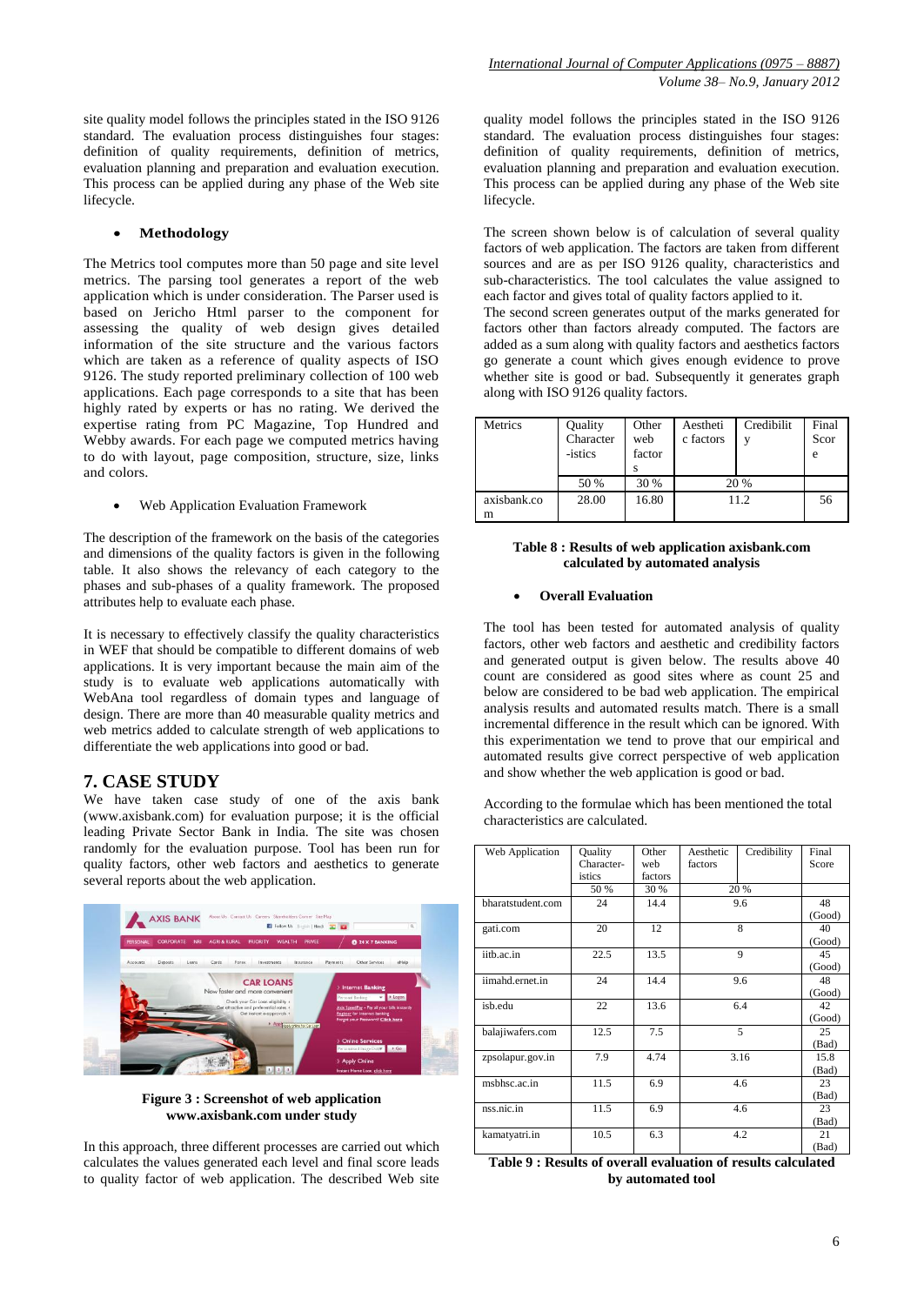# **8. CONCLUSION**

This paper presented an analysis methodology consistent with measurement approaches used in the performance evaluation domain and guideline review approaches used in the quality evaluation domain.

### **Empirical Analysis**

The survey was intended to get idea of real world applications and their different aspects of design, layout, typography which is consistent to our predefined ISO 9126 quality models. The survey was carried on 1200 web applications for two years 2010 and 2011. The quality research which was done earlier was focused on general descriptions and was not focused on aspects that are required. In this study, we have moved beyond descriptive evidence to empirical evaluation and verification by developing a multi-dimensional quality factors based on ISO 9126. The results of the questionnaire uncovered four factors to be determinant. The factors are content, navigation, security and presentation. Aesthetic factor scored on higher than other factors. Security is also dominant factor in all these. Limitations of the study include those customarily associated with instrument building and survey methods. The web quality model has practical as well as theoretical research applications. In terms of practical applications a validated tool provides an important aspect for accessing the quality of web application.

### **Automated Analysis**

In recent initiatives of web research communities, web metrics specifications and catalogue environment as technological support for quality assessment has been neglected. As a way to contribute we have developed an interactive tool to enable non-professional website builders to check for quality aspects and also generate discrepancy report of web application under consideration. The approach intends computation of more than 110 quantitative metrics to assess the web applications features. We have added two quality factors aesthetic and credibility to ISO 9126 though credibility is the part of ISO 9126 quality factors, we have shown it as different factor to endorse the importance of aesthetic factors. The first time we have used novel method to calculate aesthetic factor using segmentation algorithm. We have tested the tool which generates precise results for the web application under study.

The proposed quality model can be useful not only as a frame of reference to evaluate existing sites and fix errors but also can be helpful in improving their quality through reengineering. Data collected can support maintenance.

# **9. REFERENCES**

- [1] Iwaarden J.V., Wiele T.V.D., Ball, L., and Millen, R. (2003), Applying SERVQUAL to Web sites : an exploratory study, International Journal of Quality and Reliability Management, 20 (8), pp. 919-935.
- [2] J. Hartmann, A. D. Angeli and A. Sutcliffe, "Framing the User Experience: Information Biases on Website Quality Judgement", Proceeding of the Twenty-sixth Annual SIGCHI Conference on Human Factors in Computing Systems, Florence, Italy, April 2008, pp 855-864.
- [3] G. Gledec, "Quality Model for the World Wide Web", in 8th International Conference on Telecommunications - ConTEL2005 Zagreb, Croatia, June 2005, pp 281-287.
- [4] Z. Zhou, H. Zhou, and H. Yang, "Evaluating Websites using A Practical Quality Model", in 14th International Conference on Automation &Computing Society West London, England, September 2008.
- [5] Dhyani J., Keong W. and Bhowmick S, A Survey of Web Metrics, ACM Computing Surveys, 2002
- [6] M. Y. Ivory and M. Hearst, "The State-of-The-Art in Automating Usability Evaluation of User Interfaces", in ACM Computing Surveys, July 2001.
- [7] Kukich, K. (2000). The debate on automated essay grading. IEEE Intelligent Systems, 15(5), 22-27.
- [8] Ivory, M. Y., Sinha, R. R., and Hearst, M. A. (2000a). Preliminary findings on quantitative measures for distinguishing highly rated information-centric web pages. In Proceedings of the 6th Annual Conference on Human Factors and the Web, pages 214{228. Available from http://www.tri.sbc.com/hfweb/.
- [9]- C. Calero, J. Ruiz and M. Piattini, "Classifying Web Metrics Using the Web Quality Model", in Online Information Review, April 2005, pp 227-248.
- [10] Luis Olsina1, Gustavo Rossi, (2003), A Quantitative Method for Quality Evaluation of Web Sites and Applications
- [11] Cockburn, A. and McKenzie, B. (2000). What do web users do? an empirical analysis of web use. Technical report, University of Canterbury, New Zealand.
- [12] Miller, C. S. and Remington, R. W. (2000). A computational model of web navigation: Exploring interactions between hierarchical depth and link ambiguity. In Proceedings of the 6th Annual Conference on Human Factors and the Web. Available from [http://www.tri.sbc.com/hfweb/.](http://www.tri.sbc.com/hfweb/)
- [13] Chi, E.H., Pirolli, P. and Pitkow J. (2000), The scene of a site : A system for analyzing and predicting information scrent, usage and usability of a web site. In Proceedings of ACM CHI '00 Conference on Human Factors in Computing Systems. Available from [http://citseer.nj.nec.com/chi00scent.html.](http://citseer.nj.nec.com/chi00scent.html)
- [14] WebCriteria (1999). Max, and the objective measurement of web sites. Technical report, WebCriteria Inc.
- [15] Chi, E. H., Pirolli, P., and Pitkow, J. (2000). The scent of a site: A system for analyzing and predicting information scent, usage and usability of a web site. In Proceedings of ACM CHI '00 Conference on Human Factors in Computing Systems. Available from [http://citeseer.nj.nec.com/chi00scent.html.](http://citeseer.nj.nec.com/chi00scent.html)
- [16] Center for Applied Special Technology (2001). Welcome to Bobby 3.2. Online. URL <http://www.cast.org/bobby/>
- [17] National Institute of Standards and Technology (2001). Web metrics testbed. Online. URL http://zing.ncsl.nist.gov/WebTools/.
- [18] UsableNet (2001). LIFT online. Online. URL http://www.usablenet.com/lift online/index.htm.